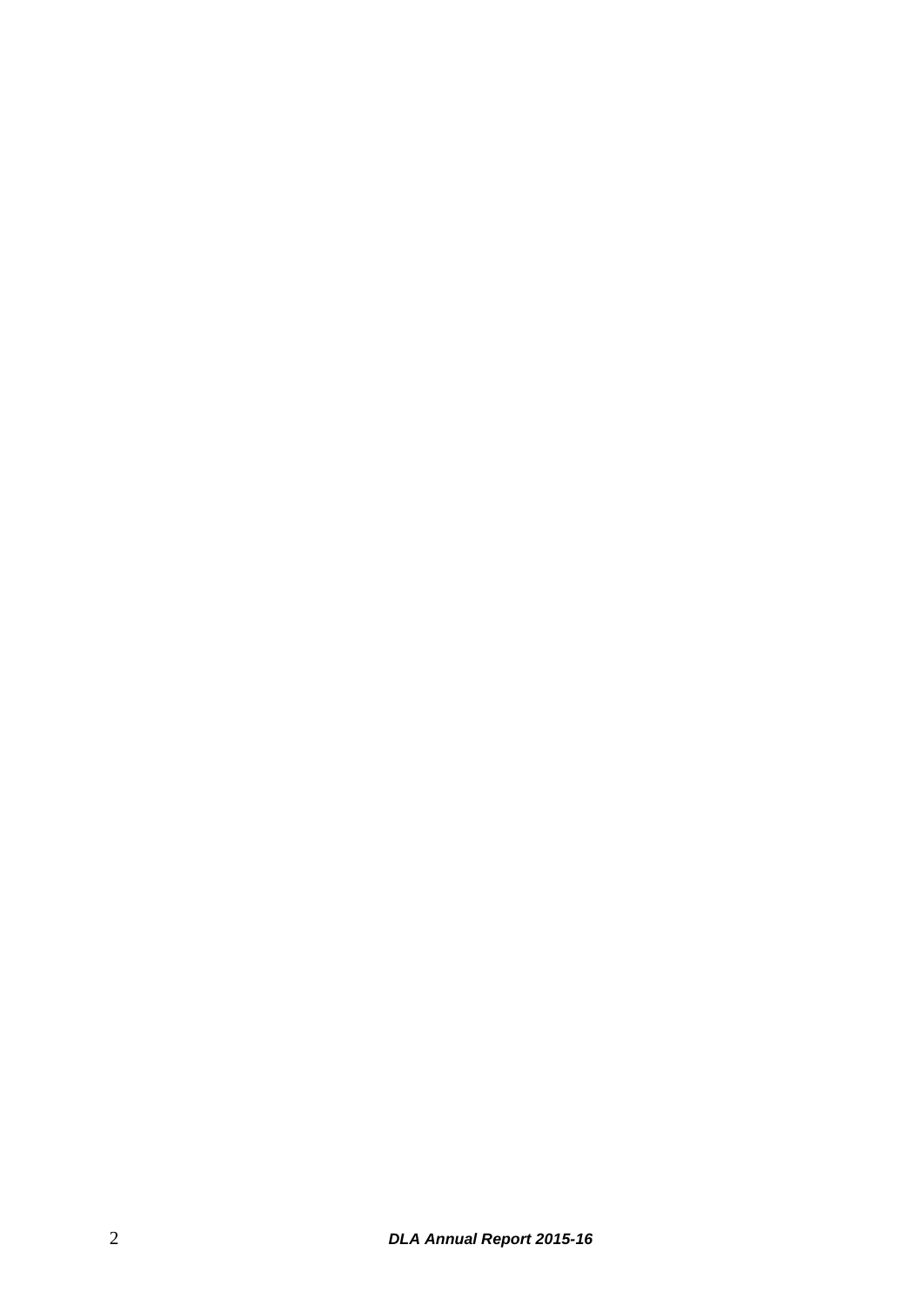# **Contents**

| <b>Section</b>    | <b>Subject</b>                     | Page |
|-------------------|------------------------------------|------|
| 1.                | <b>History and Aims</b>            | 5    |
| 2.                | Overview and Chair's Report        | 6    |
| 3.                | Membership                         | 7    |
| 4.                | <b>Briefings and E-mail News</b>   | 9    |
| 5.                | <b>Practitioner Group Meetings</b> | 12   |
| 6.                | Influencing Law and Policy         | 13   |
| <b>Appendix 1</b> | <b>Staffing</b>                    | 15   |
| <b>Appendix 2</b> | <b>Support and Thanks</b>          | 15   |
| <b>Appendix 3</b> | <b>Executive Committee</b>         | 16   |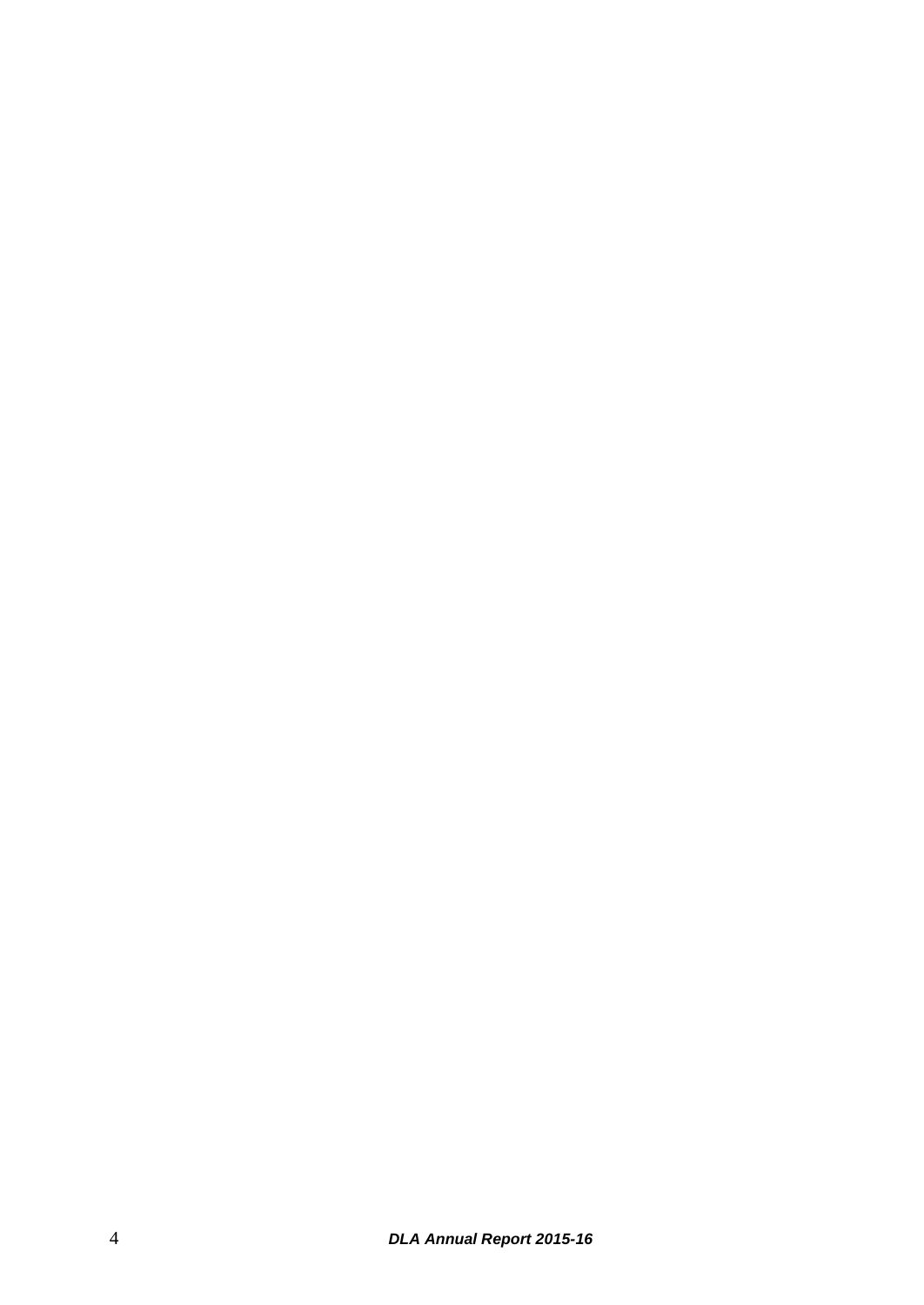## **1. History and Aims**

At a time when much of the public funding for supporting victims of discrimination has either been removed or is under serious threat, the Discrimination Law Association remains fully committed to advocate and support a complainant-centred approach to anti-discrimination law and practice.

The DLA was founded in 1995 for the purpose of advocating for better legal protection for complainants in discrimination law though engaging with the political and legislative process and improving education and increasing resources for those involved in practice.

From the start, strong emphasis has been placed on the important role of the voluntary sector and trade unions, and that remains the case today.

In 1998 a three-year grant was received from the Community Fund which enabled us to employee a part-time member of staff to assist us in our activities, and we have continued to do so ever since, even though we are now self-sufficient.

In 1999 we were incorporated as a company limited by guarantee.

In 2008 the Association was granted charitable status. Our charitable aims are to promote good community relations by improving the assistance and support given to people who are or may be subjected to discrimination and to advance education and training in the field of legal representation for people who are or may be subjected to discrimination.

The DLA acts as a forum of lawyers and advisers and others who deal with discrimination law in considering the impact of proposed changes to the law and submitting responses and in disseminating training and good practice. Looking beyond our membership, the DLA works to encourage the development of meaningfulpublicdiscourse on defeating discrimination amongst legislators, policy makers and civil society generally.

Membership is open to any lawyer, legal or advice worker, trade unionist, equality officer or other person substantially engaged or interested in discrimination law and any organisation, firm, company or other body engaged or interested in discrimination law. The membership comprises, in the main, persons concerned with discrimination law from a complainant perspective.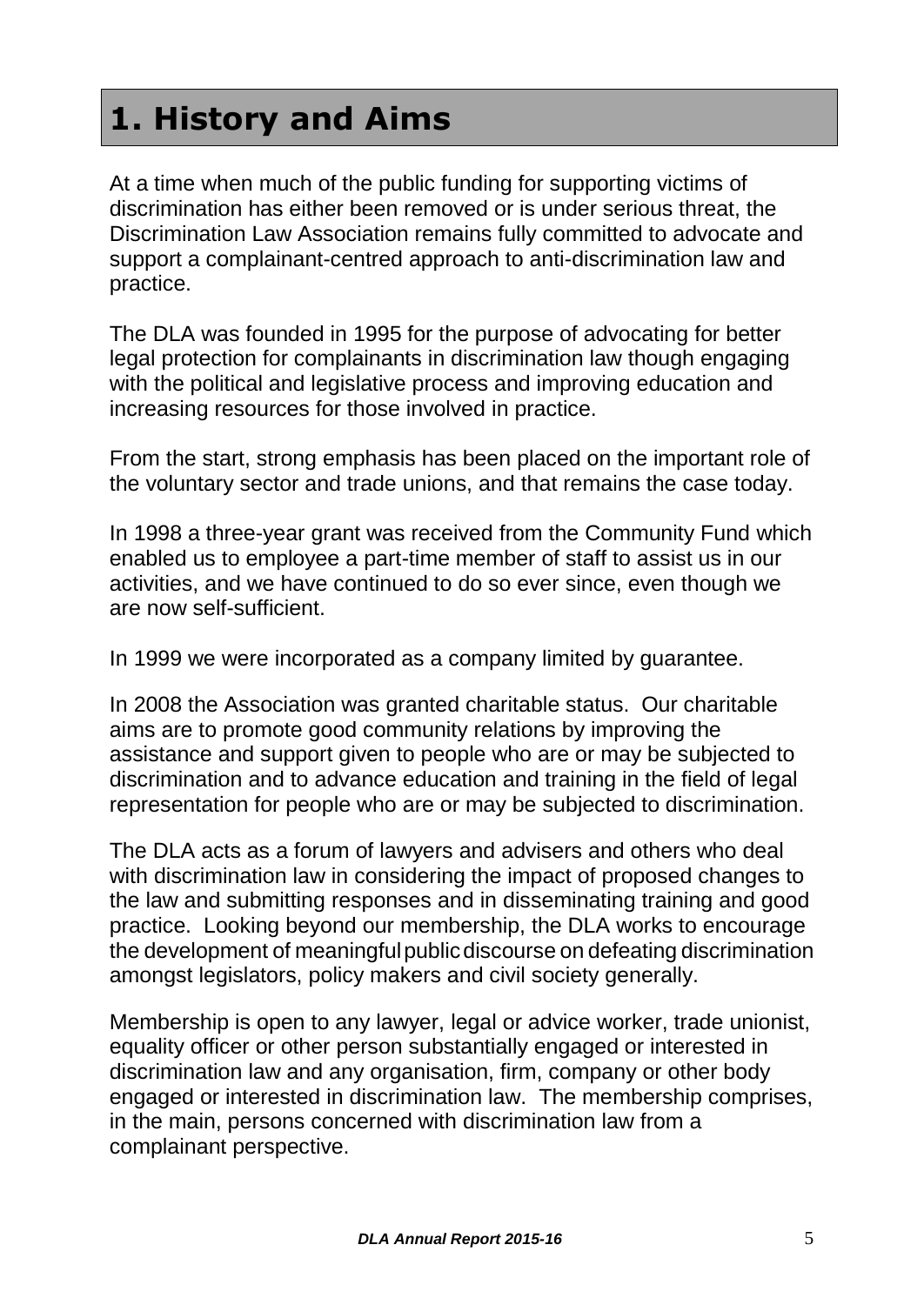### **2. Overview and Chair's Report**

This report covers the period from December 2015 – December 2016.

In a year of political turmoil and legal uncertainty, the DLA executive has continued to provide a bedrock of support to practitioners, and has worked tirelessly to ensure that those marginalised in our society continue to have the necessary legal and political framework available to them. Our voice has resonated through the events that we have held, the evidence we have given to Select Committees in the House of Commons, the consultations we have been invited to respond to, and our continued presence at a local and national level.

Our AGM provided the opening to the year, and we were delighted to have Frances O'Grady (TUC) as our speaker, providing a lively and informative prelude to 2016.

As the referendum on our continued membership of the EU approached, the DLA were invited to join in a number of cross-party initiatives, and proudly put our name next to the following initiatives:

- (1) Runnymede Trust's shadow report of non-governmental organisations to the UK government's examination by the UN Committee on the Elimination of All Forms of Racial Discrimination (CERD);
- (2) Lawyers Collective International Solidarity Campaign;
- (3) Joint NGO letter objecting to the awarding of the contract to deliver the Equality Advisory Support Service (EASS) to security firm G4S;
- (4) an open letter to Theresa May on a race audit;
- (5) Access All Areas letter supporting disability equality training for taxi drivers; and,
- (6) British Institute of Human Rights letter regarding Human Rights Day.

As well as responding to a number of government consultations, we were delighted to have the opportunity of giving evidence to two Select Committees.

In January 2016 we gave written and oral submissions to the House of Commons Women and Equalities committee regarding the introduction of mandatory gender pay gap reporting. Many thanks to Michael Newman our vice chair, for his expert and insightful evidence.

In November 2016 we gave evidence to the House of Commons Women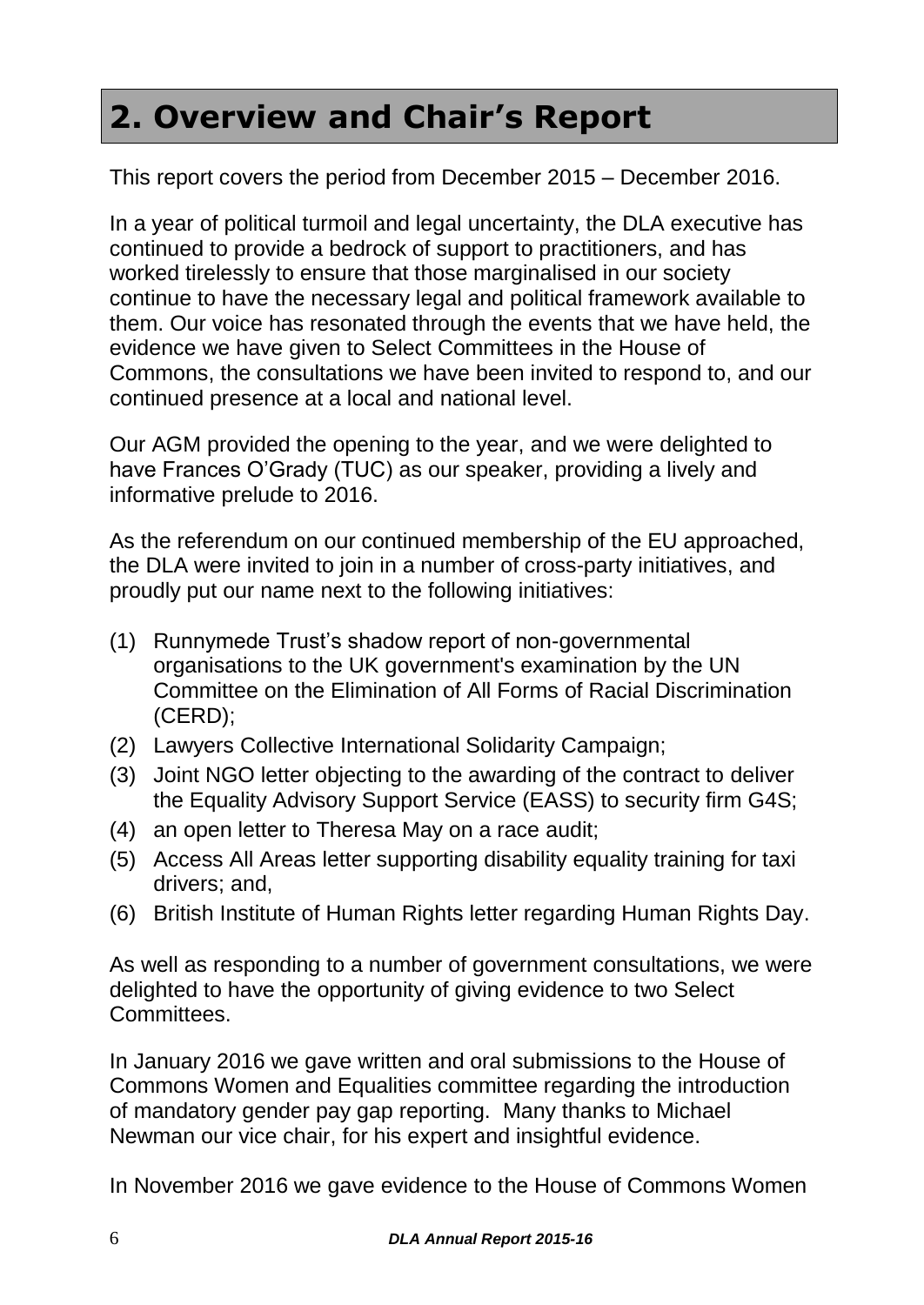and Equalities committee regarding the need for strong equalities legislation. We felt the need for strong representation in the wake of the referendum result, along with the corresponding increases in reported hate crime, was vital, and we are grateful to our chair, Catherine Rayner, for her cogent and heartfelt contributions.

2015 saw the introduction of our active members database, and we are delighted to see that this resource continues to add to the strength and depth of the contributions the DLA can make in 2016. Invaluable contributions have been made to both *Briefings*, and in response to many government consultations, and we are especially grateful to those members who are able to provide expertise in subject-matter that is not readily available to members of the executive, such as discrimination in housing and welfare benefits, and immigration matters. Any member who wishes to join the active members database would be encouraged to do so (the only obligation is to receive emails looking for contributions on specialist subjects).

We are pleased to report that our financial health remains good, thanks to a successful conference and maintaining current membership numbers. All credit must go to our treasurer (Michael Reed) and administrator (Chris Atkinson), who diligently prepare the reports so the executive can continue their oversight, and put into place the logistical arrangements to ensure the continued smooth running of the charity.

The DLA website and information bulletins have continued to be well received and informative, and huge thanks are again due to Chris Atkinson for keeping the executive on track, up-to-date and ensuring the organisation continues to be so well run. Thanks also to Tamara Lewis for her informative and practical discrimination law updates.

*Briefings* has gone from strength to strength, and we imagine members continue to be impressed with the range and quality of the articles. Contributors continue to come from all aspects of the DLA's diverse membership, including academics, leading barristers and policy experts. It is also refreshing to see that we continue to have many new authors amongst the more familiar names, and we have a debt of gratitude to our editor Geraldine Scullion, whose tireless work and inventive attitude made this possible.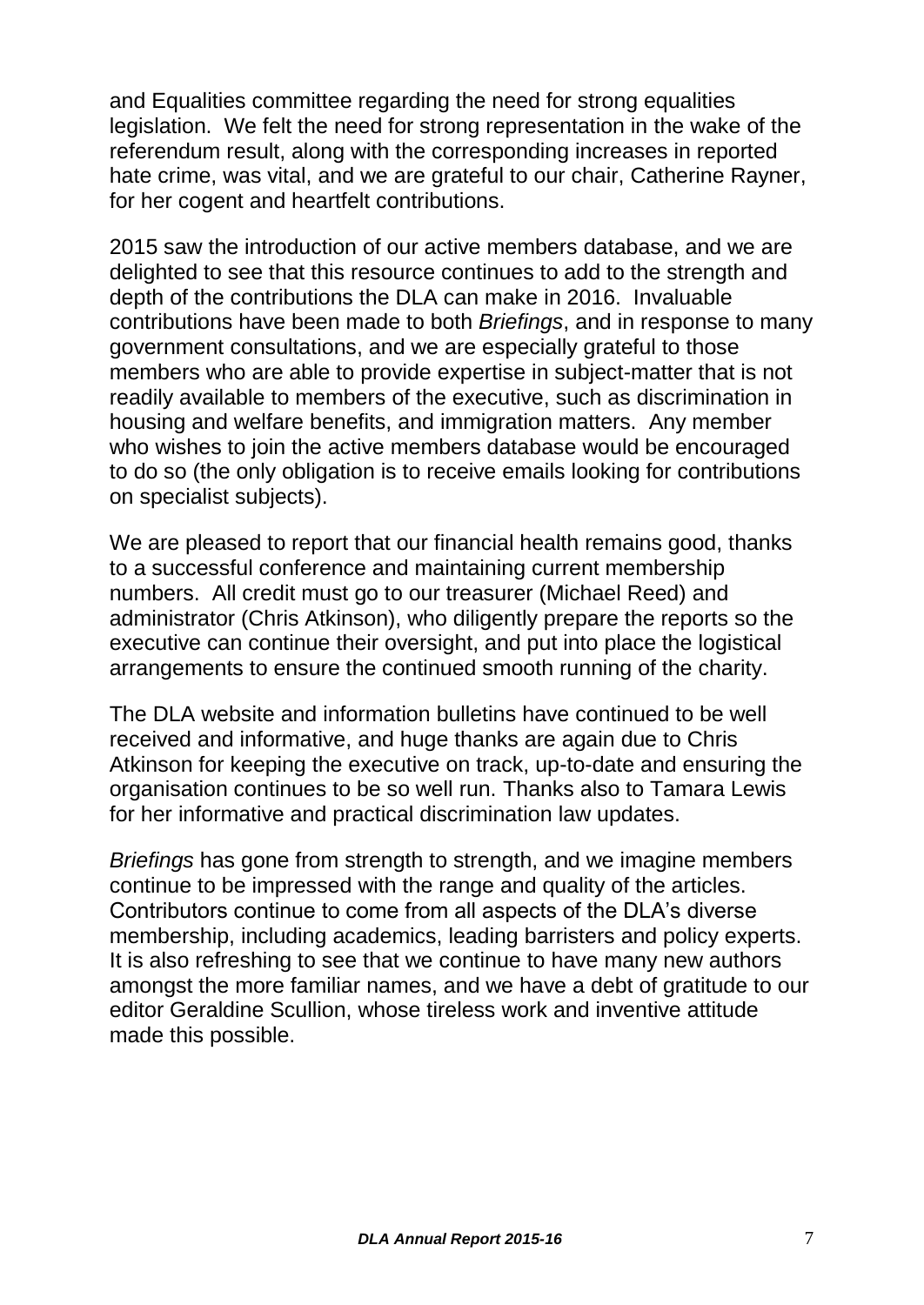There could be only one topic for our annual conference, as nothing could be uppermost in the executive's mind other than the referendum result. We were determined that the occasion should not be a cause of despair though, and rather that we should make use of the wealth of expertise available to us to try and ensure that discrimination protection continues, and is embedded in society in a way that makes legal repeals increasingly difficult. We welcomed Clare Moody MEP and Professor Uduak Archibong MBE (Director of Centre for Inclusion and Diversity, University of Bradford) for a stimulating day of fresh perspectives on the threats and opportunities facing discrimination law.

Whilst the whole committee work had to put together the programme and organise the conference, particular thanks to Gay Moon for her oversight and organisation of the event.

We have continued to benefit from the generosity of Baker McKenzie for the use of their facilities, including multiple venues, refreshments throughout the day, and hosting the evening reception. Their support continues to be an important part of what makes the annual conference such a success.

As a small charity run largely by volunteers, we are grateful to the help and support given by a number of legal firms: Slater and Gordon, 7 Bedford Row Chambers and Leigh Day all contributed venues, resources to print and collate conference materials and refreshments.

One of the most visible aspects of the DLA's work is our program of regular Practitioner Group Meetings, this year supremely organised by Mohini Bharania and Rosalee Dorfman-Mohajer . These events provide a vital interface between our members and experts, continue to be very well-received, and feel more important than ever in times when any "expert" opinion is increasingly under attack.

To all our speakers and contributors, whether at the conference, PGMs or in *Briefings*, huge thanks are due from all of us on the executive committee - without your enthusiastic and unstinting efforts, the organisation would be shadow of itself, and we hope you will continue to provide this assistance in 2017 and beyond.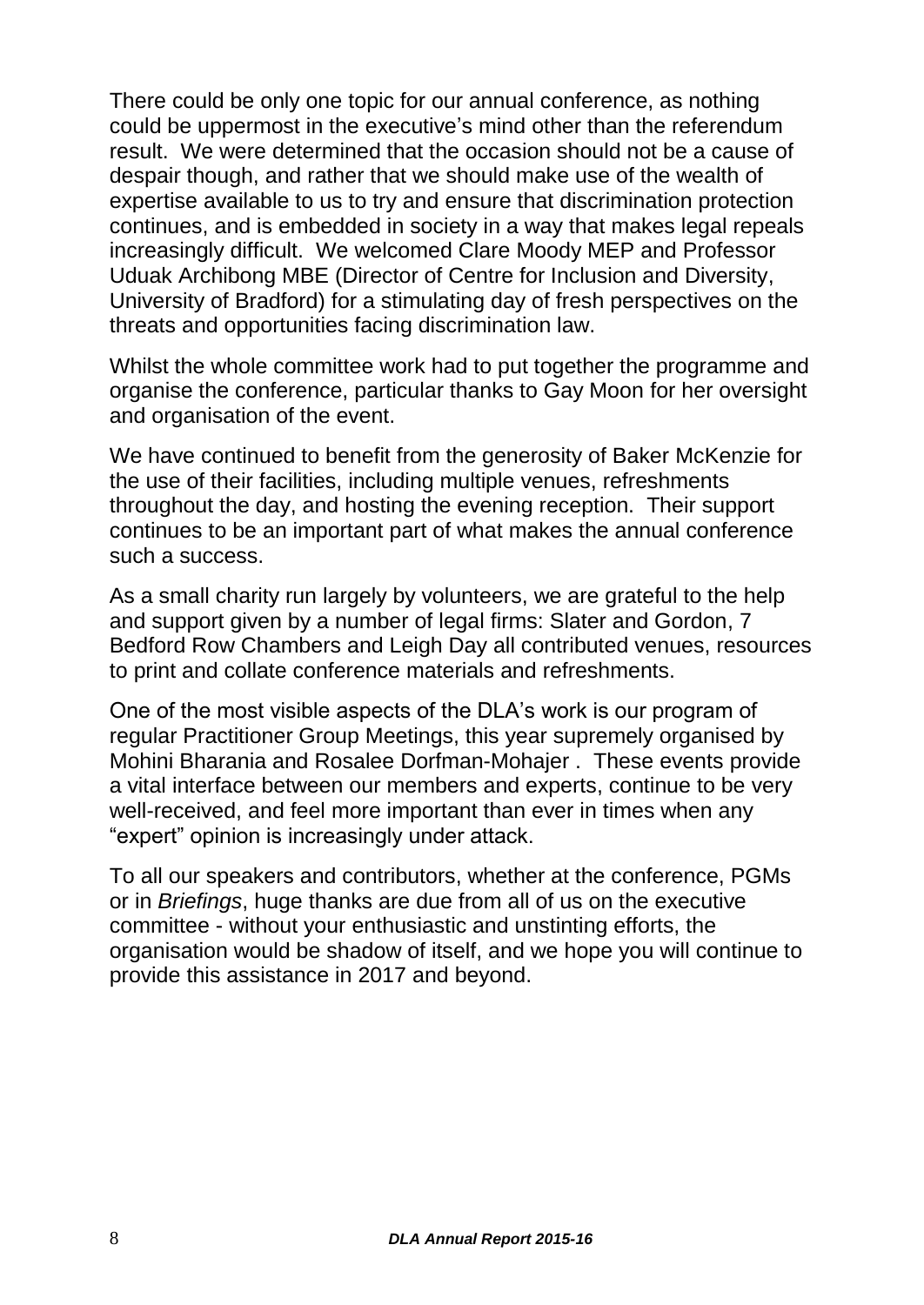## **3. Membership**

Membership of the DLA has held up well over this past year. As of 31<sup>st</sup> December 2016, DLA membership stood at 259 members, made up of:

- 103 solicitor/barristers
- 53 individuals other (including academics, trainers, consultants, trade unionists)
- 33 student/unwaged
- 41 voluntary organisations/law centres
- 4 large solicitors firms
- 7 medium solicitors firms
- 7 small solicitors firms
- 11 national organisations (including equality bodies, trade unions)

Overall membership was marginally down as compared with the same time last year (262 members) and is still only just below the levels of previous years when we had just over 300 members. However, we have now rather more individual memberships and rather fewer organisations than in the past.

It is encouraging that there is still a steady flow of new membership applications but the challenge for this coming year will be to retain existing members and recruit new ones. We are especially concerned to retain our members who depend on grants from public authorities and/or legal aid whose survival is at risk due to government spending cuts and reform of legal aid; they make an extremely valuable contribution to the work of DLA as well as to members of the public who rely on them for accessible high-quality legal services.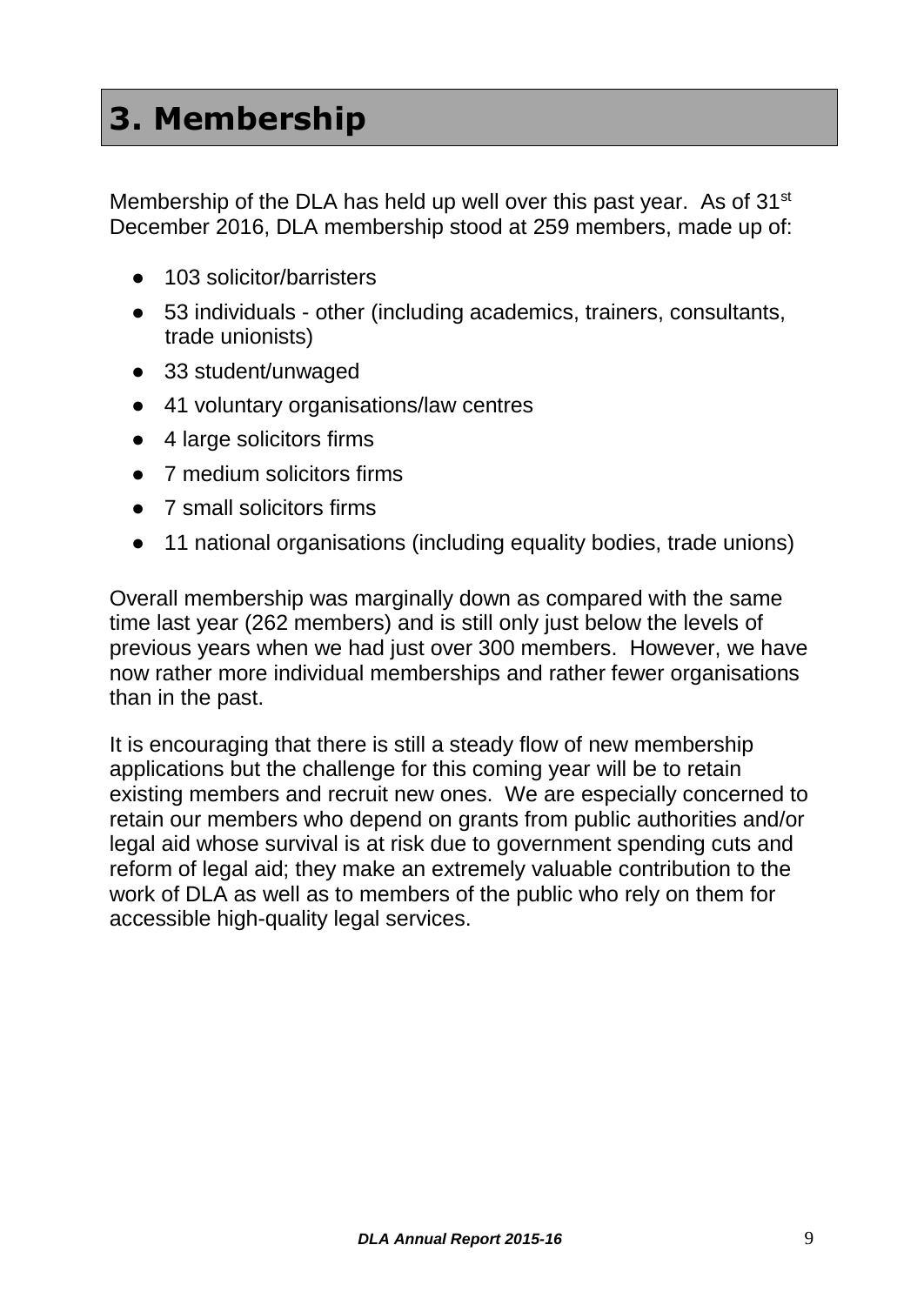# **4. Briefings and E-mail News**

### **Briefings**

#### *Briefings*

The DLA's legal journal *Briefings* was to the fore in highlighting serious issues of discrimination and inequality in 2016, many of them emanating from the implementation of a Conservative Government agenda. The three editions of Briefings last year included 41 briefings on antidiscrimination case reports and equality law topics of interest to antidiscrimination practitioners and advisors across the UK.

A critical topic in March 2016 was the potential impact of the Brexit referendum on equality law, as was the development of a British Bill of Rights to replace the threatened Human Rights Act. The Prevent strategy and its detrimental impact on Muslim communities was also critiqued and conclusions drawn that the statutory Prevent duty and the apparatus for its implementation must be repealed. The lack of an effective civil remedy for victims of trafficking forced into domestic slavery was also highlighted.

These are all topics which will no doubt continue to concern practitioners in 2017.

Successful challenges to the impact of UK government austerity policies on the lives of individuals were evident in the case reports. For example, the case brought on behalf of Cameron Mathieson successfully challenged the rules on disability living allowance which had restricted payment to severely disabled children receiving treatment in hospital; likewise, the limitations on access to legal aid for victims of domestic violence were also successfully challenged.

*Briefings* also covered the unfolding stories of the correct approach to interpreting indirect discrimination (*Naeem v SS for Justice*), the correct comparator in sickness absence reasonable adjustments claims by disabled employees (*Griffiths v DWP*), as well as the potentially discriminatory impact of the government's change to the definition of 'Gypsy and Traveller' for planning law purposes.

*Briefings* is entirely dependent on the willingness of DLA members and supporters to write articles and case notes and we are very grateful to all our contributors. Our active members' database has provided a rich resource of contributions to the DLA's work and for the items published in *Briefings*. *Briefings* Editor Geraldine Scullion uses the list to invite active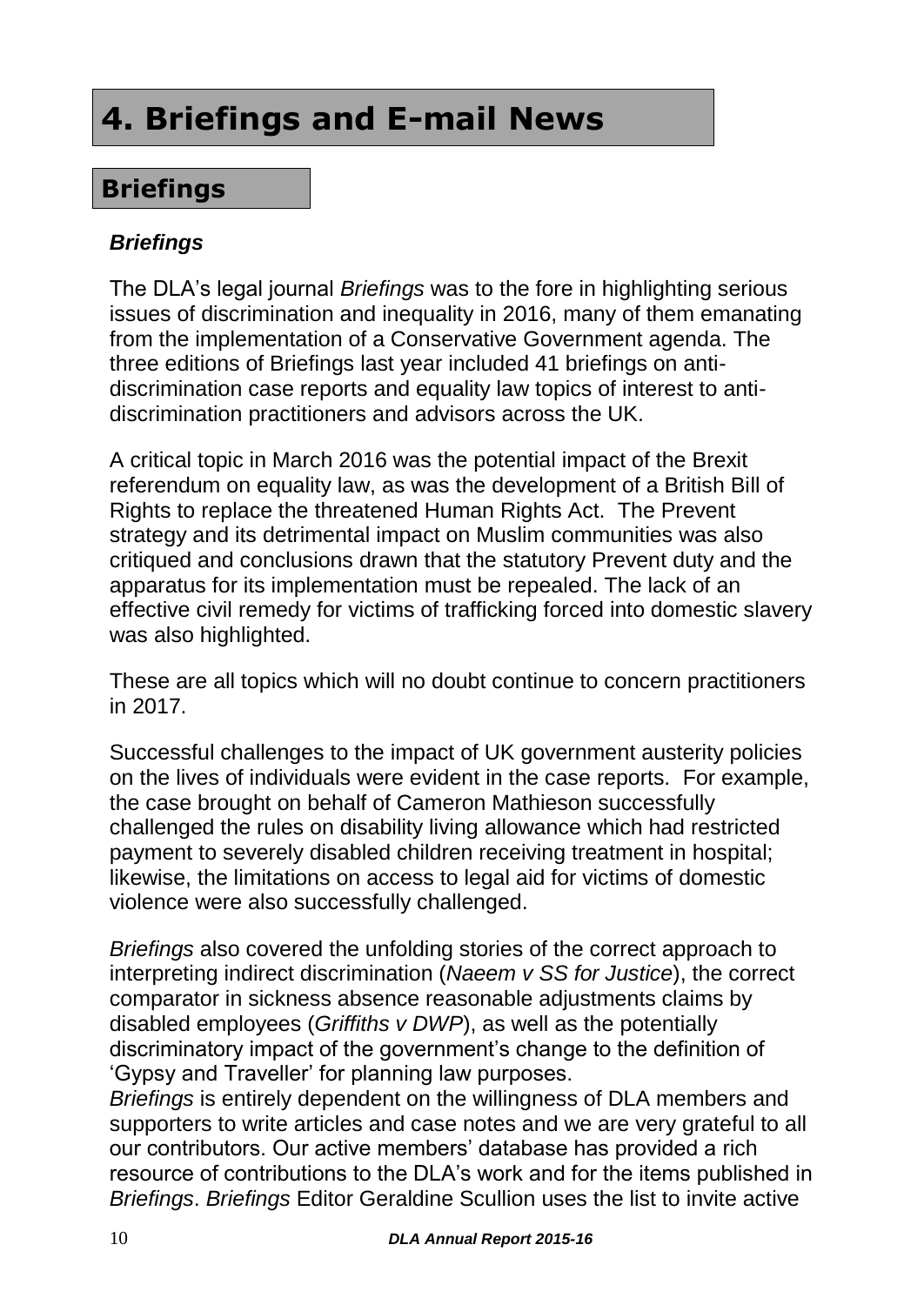members to contribute to the forthcoming edition. If you would like to write for *Briefings* and be included on the database, please contact Chris Atkinson at info@discriminationlaw.org.uk.

As always, we would like to thank and acknowledge Geraldine Scullion's work and that of our designer Alison Beanland.

#### **E-mail News & Information Circulation**

Over the last year, we have circulated 12 issues of the DLA's email News, containing updates on DLA institutional developments and responses to consultations, as well as relevant national and international reports, case updates, conferences, vacancies and discrimination law news, plus information circulated at the request of members.

As of 31<sup>st</sup> December 2016, we had 463 recipients on our electronic mailing list and therefore directly receiving our *eNews*.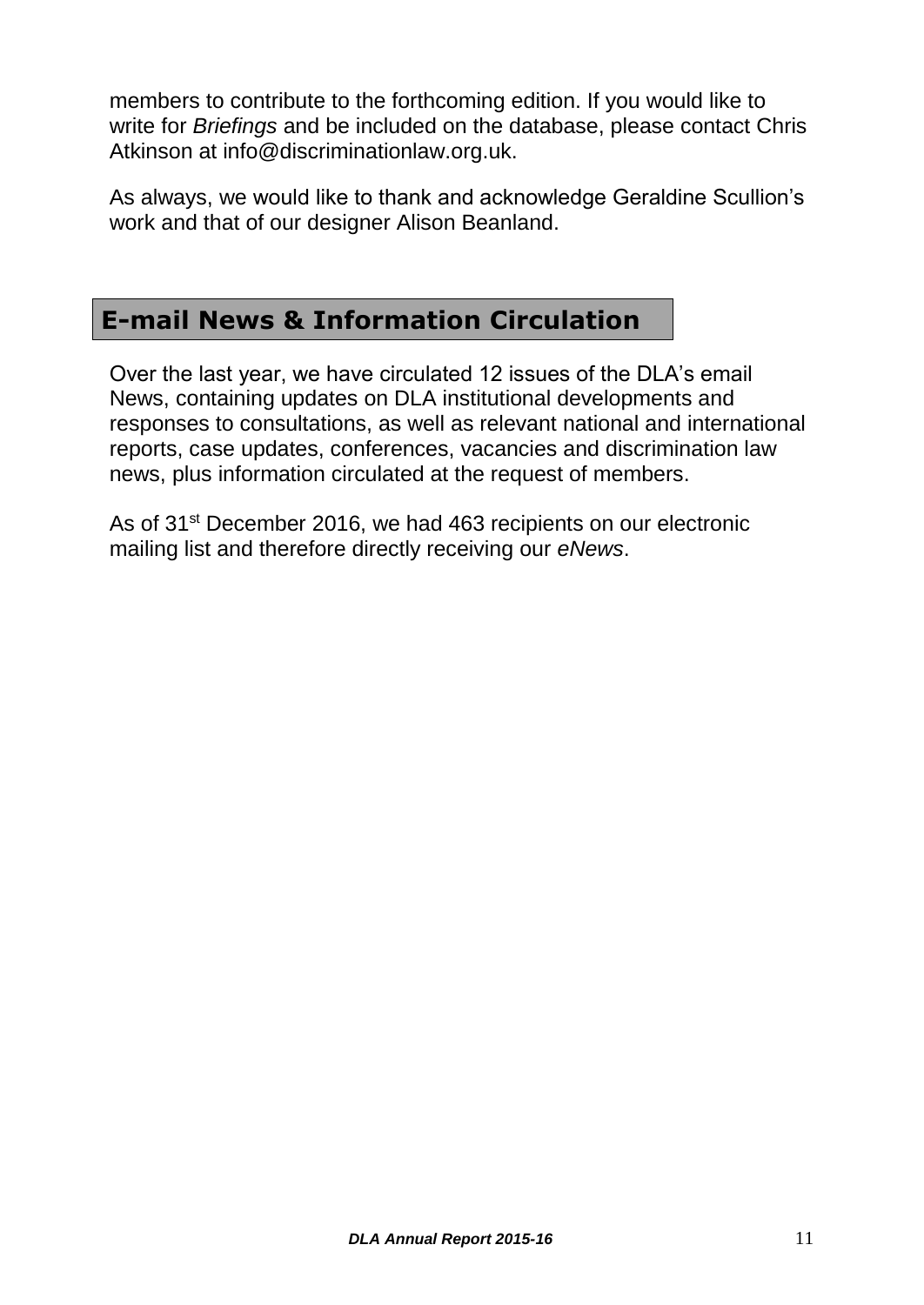### **5. Practitioner Group Meetings**

The DLA has continued to run an exciting programme of meetings this year. We are grateful to all of our speakers who have given up their time and efforts to help us. We would also like to thank Slater & Gordon Lawyers and also Outer Temple Chambers for hosting meetings (and providing refreshments).

| 16 March 2016       | Dyslexia in the Workplace                                                                                         | <b>Catherine Rayner</b><br>(7br Chambers)                                                         |
|---------------------|-------------------------------------------------------------------------------------------------------------------|---------------------------------------------------------------------------------------------------|
| 4 May 2016          | Discrimination against<br><b>Gypsies &amp; Travellers: Time to</b><br>end 'the last acceptable form<br>of racism' | <b>Marc Willers QC</b><br>(Garden Court<br>Chambers)                                              |
| 22 June 2016        | Key issues to consider when<br>preparing a race<br>discrimination case                                            | Kate Annand<br>(Doughty Street<br>Chambers)                                                       |
| 20 Jul 2016         | Witnesses - who needs them?<br>Maximising the benefits and<br>reducing the risks of witness<br>evidence           | Naomi Cunningham<br>(Outer Temple<br>Chambers)                                                    |
| 7 September<br>2016 | State Islamophobia and the<br>"Prevent Duty"                                                                      | Lena Mohammed<br>(Islamic Human<br><b>Rights Commission)</b>                                      |
| 26 October 2016     | <b>Transgender Discrimination</b>                                                                                 | <b>Chryssy Hunter</b><br>(London Metro-<br>politan University)<br>and Alice Ramsay<br>(Leigh Day) |
| 17 Dec 2015         | Mental Health - disability-<br>related discrimination and the<br>employer's knowledge                             | <b>Althea Brown</b><br>(Doughty Street<br>Chambers)                                               |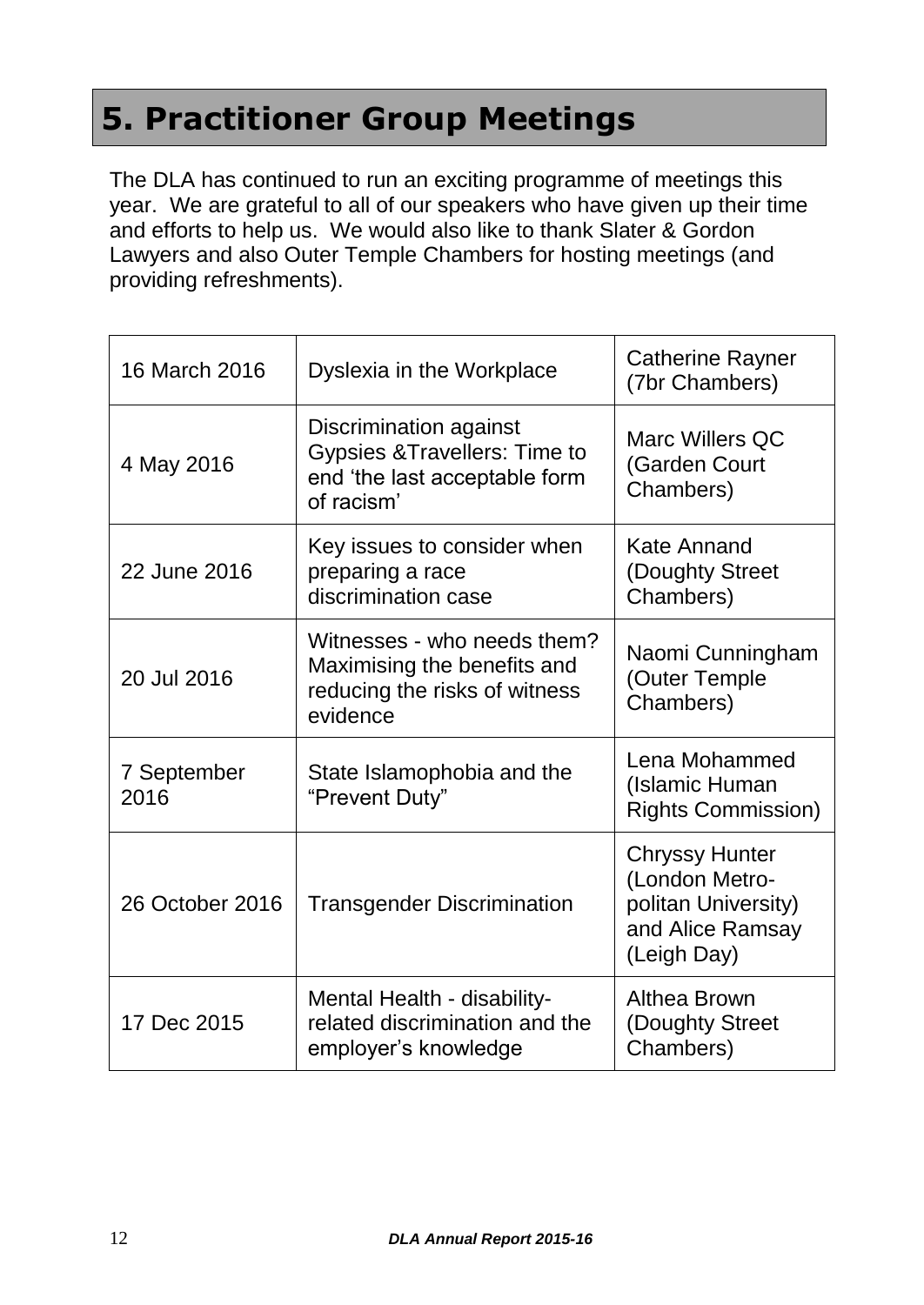### **6. Influencing Law and Policy**

Influencing law and policy is at the heart of the DLA, and as the list of submissions below demonstrates, we have continued to play an active part in shaping the national debate around discrimination policy.

As well as formal consultation responses, we also engage with other NGOs, and join with other organisations in letters to the press on important topics that we feel touch on the DLA's principles.

To take one example, the DLA had an honourable mention in the House of Common's Justice Committee's report on Court and tribunals fees, where our response was cited in relation to "the impact on types of ET claims and claimants":

"The Discrimination Law Association argued that reduced access to tribunals had fallen disproportionately on women and those from traditionally disadvantaged groups."

We regularly attend the Employment Tribunal National Users Group, and our contributions reflect our members' concerns about access to justice, and any reforms to the tribunal process that may impact on those bringing discrimination claims. We also continue to work with the British Institute for Human Rights on matters of common interest, and attends meetings with the Equality and Diversity Forum.

Select Committees are an increasingly important part of parliamentary democracy, and so we are pleased that we continue to be invited to give evidence, hopefully providing some material from a practitioners' perspective that can be used to hold ministers (of every persuasion) to account.

As ever, we will create similar opportunities in 2017 so that we can continue to influence law and policy effectively in line with our members' interests.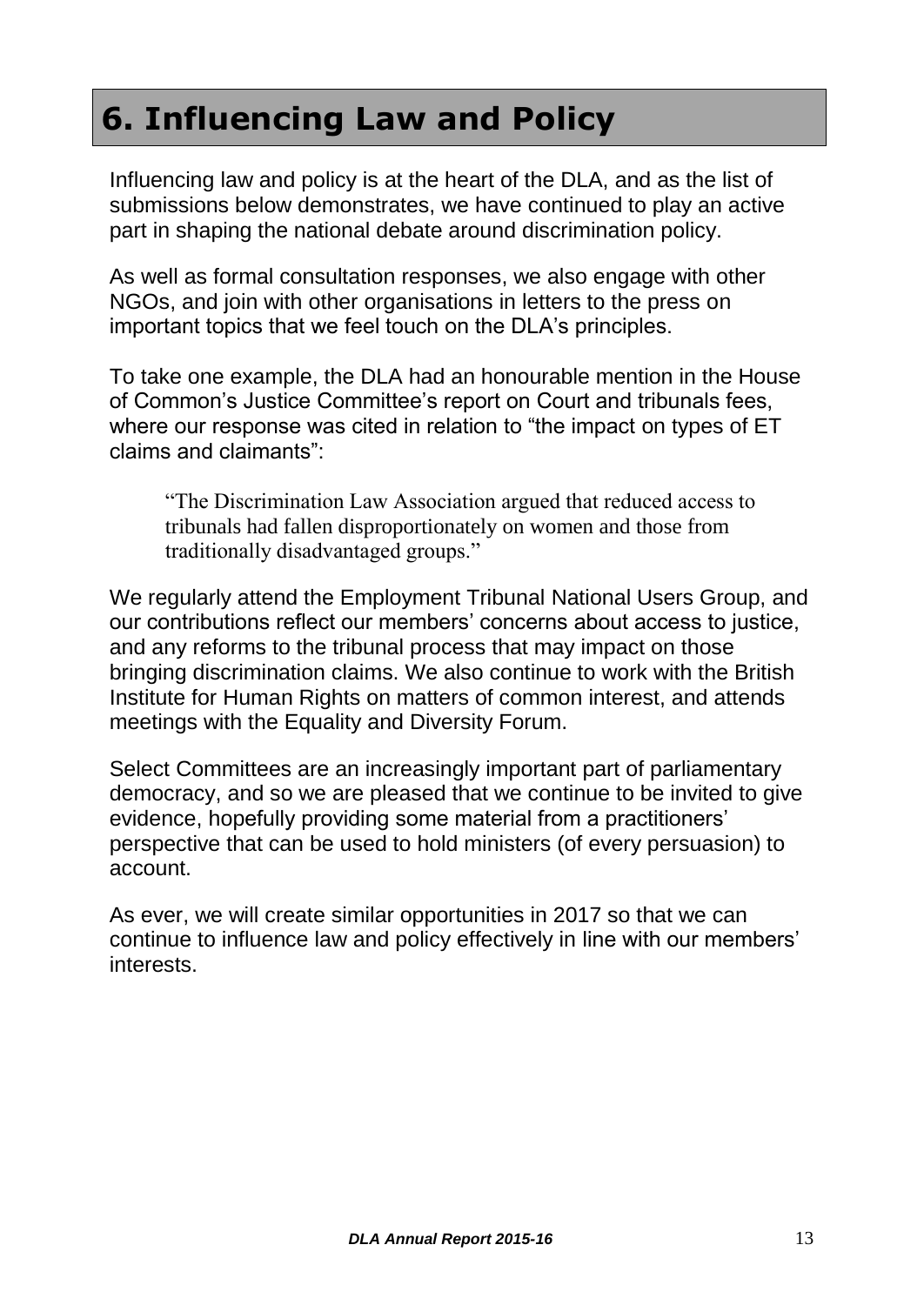### **DLA Submissions**

The DLA made written submissions in relation to the following inquiries / consultations since the previous AGM. All can be downloaded from our website www.discriminationlaw.org.uk:

| Immigration Bill briefing<br>note                                                       | <b>House of Lords Committee</b><br><b>Stage</b>                 | January<br>2016  |
|-----------------------------------------------------------------------------------------|-----------------------------------------------------------------|------------------|
| <b>Gender Pay Gap</b>                                                                   | evidence to Women and<br><b>Equalities Select Committee</b>     | January<br>2016  |
| <b>Civil Courts Structure</b><br>Review                                                 | Interim Report                                                  | February<br>2016 |
| <b>Access to Justice</b>                                                                | <b>Bach Commission call for</b><br>evidence                     | May 2016         |
| Compensation for Loss of<br>Pension Rights in<br><b>Employment Tribunals</b>            | <b>Working Group of Employment</b><br>Judges                    | May 2016         |
| <b>Mandatory Gender Pay</b><br><b>Gap Reporting - Public</b><br><b>Sector Employers</b> | <b>Government Equalities Office</b>                             | October<br>2016  |
| <b>Ensuring strong equalities</b><br>legislation outside the EU                         | House of Commons Women &<br><b>Equalities Committee inquiry</b> | November<br>2016 |

Organisations that the DLA has liaised with in the past year include:

- Employment Tribunal User Group
- Equality and Diversity Forum
- Runnymede Trust
- Women and Equalities Committee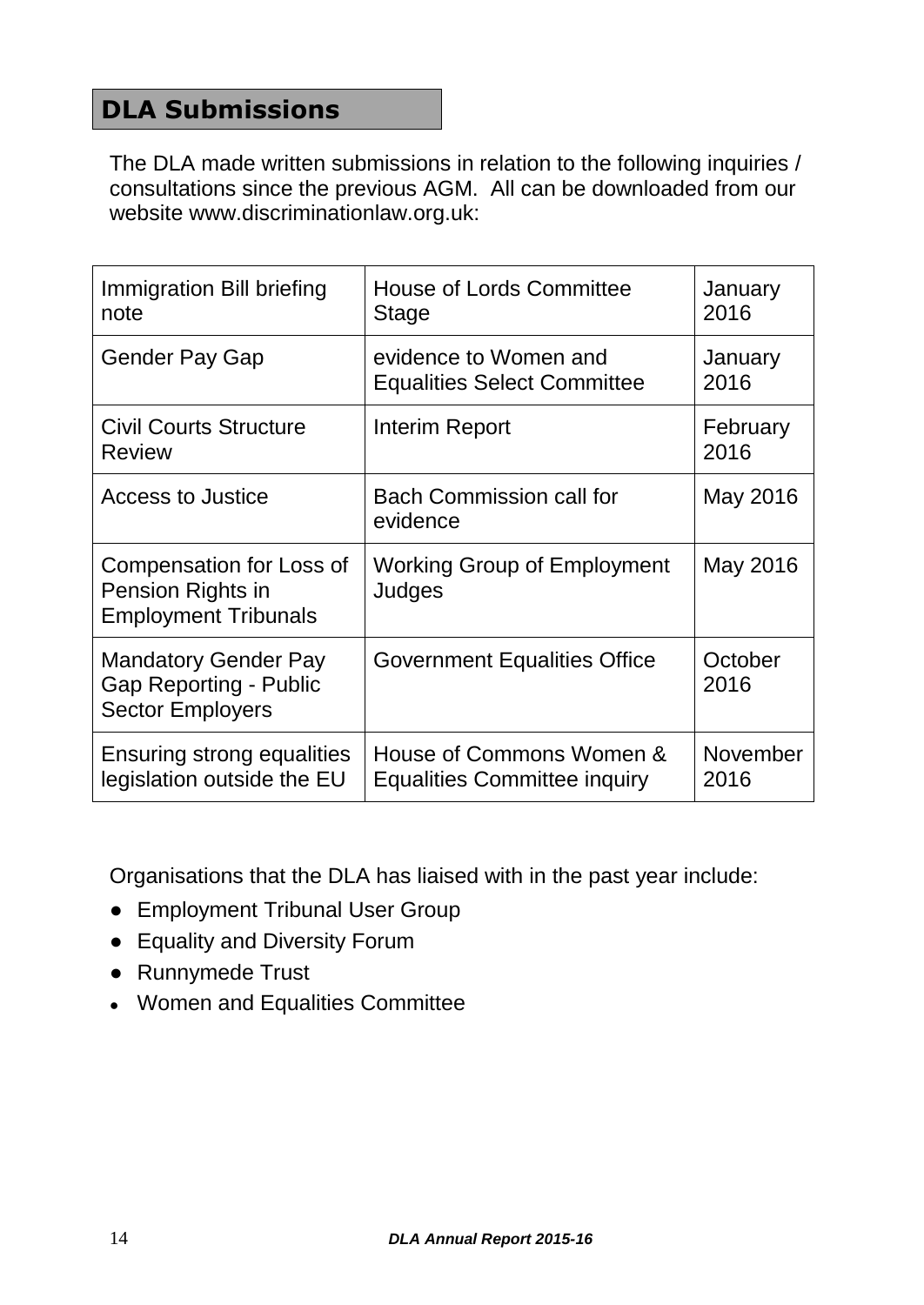# **Appendix 1: Staffing**

Chris Atkinson became the DLA Administrator/Development Officer as a temporary appointment in October 2010 and his permanent position was confirmed in November 2010; he remains in post. This is a part-time post.

There are no other paid or unpaid staff.

### **Appendix 2: Support and Thanks**

During the year we have benefited from the support of the following solicitors' firms, who have hosted Executive Committee and/or Practitioner Group Meetings during the year:

- 7br chambers
- Leigh Day
- Slater & Gordon Lawyers

Additionally Leigh Day have generously printed full sets of documents for our annual conference and for this year's AGM.

Thank you to 7br chambers for hosting our AGM in February 2016 and again this year.

A special vote of thanks is due to Baker McKenzie for so generously hosting our October conference once again, providing catering and valuable support services.

We would also like to thank our guest speaker David Isaac for agreeing to speak at this year's AGM.

We are extremely grateful to them all.